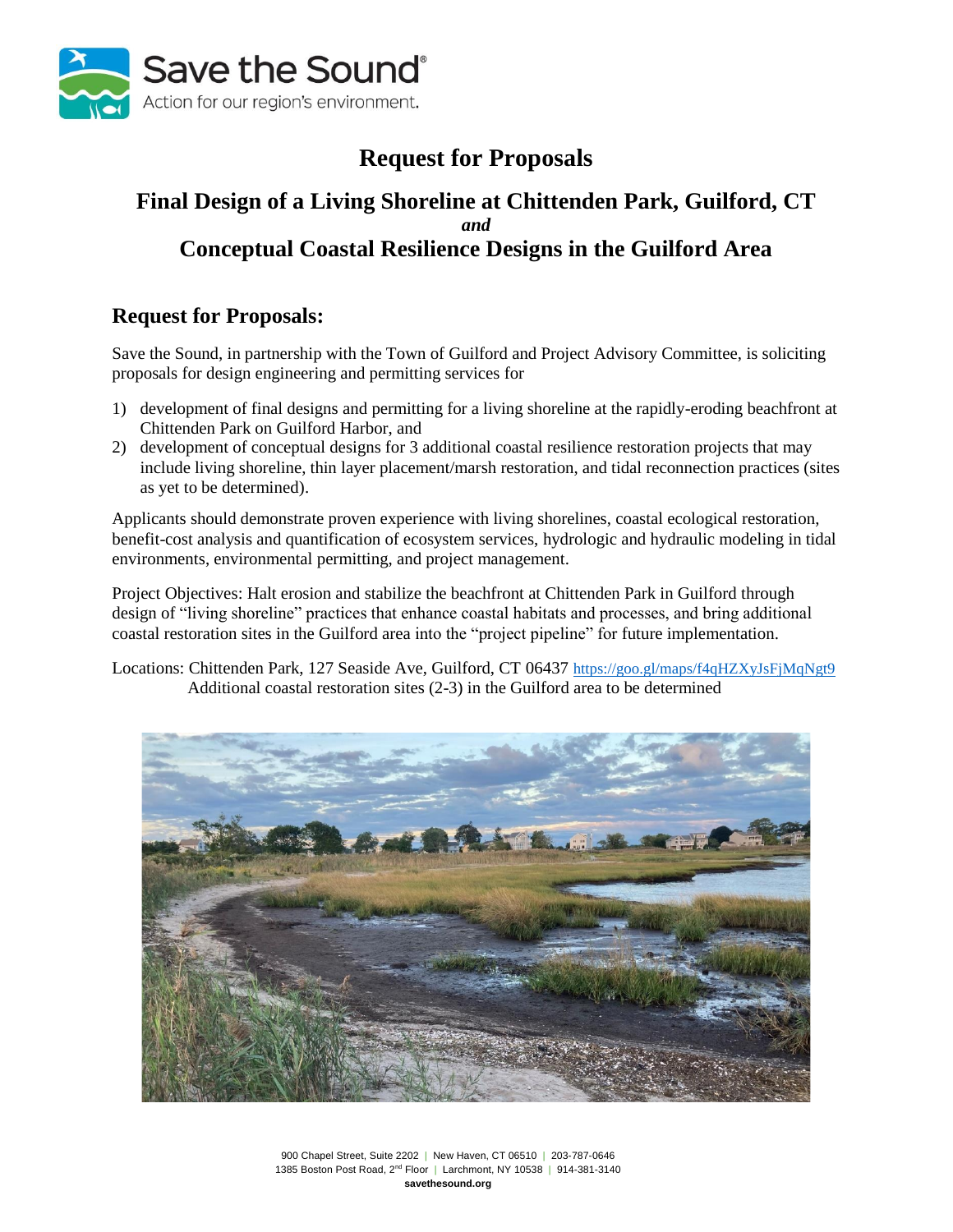

# **Project Background:**

Save the Sound has partnered with the Town of Guilford (together, the Project Partners) to hire an engineering firm with coastal restoration expertise (the Consultant) to develop final designs and permit applications for the Chittenden Park Living Shoreline, and 2-3 conceptual designs for additional restoration sites in the Guilford area (the Project).

The beachfront at Chittenden Park in Guilford, a Town park at the mouth of the West River, is undergoing rapid erosion. Aerial photographs and analysis in the Connecticut Shoreline Change Analysis by UConn Center for Land Use Education and Research show the beach and tidal wetlands eroding more than 50 feet per decade, with a total estimated loss of 377 feet to date. Chittenden Park protects the seaward edge of a 155-acre section of the West River Marsh. West River Marsh is part of the 1,100+ acre East River Marsh/West River Marsh complex, one of the largest and most ecologically important on the Long Island Sound coast. This patch of the West River Marsh ranked 8th out of 487 in the State of Connecticut by the Atlantic Coast Joint Venture's Saltmarsh Sparrow Habitat Prioritization Tool.

Restoration of this rapidly eroding site has been identified as a priority since 1985, and is called out in Guilford's Harbor Management Plan, Hazard Mitigation Plans, and Community Coastal Resilience Plan. The site was prioritized and became one of the ten concepts advanced from the Southern Connecticut Regional Framework for Coastal Resilience Framework (SCRCRF), developed by the South Central Regional Council of Governments and The Nature Conservancy, with input from regional experts. Engineered conceptual designs for the proposed Chittenden Park Living Shoreline, developed by Milone & MacBroom and GEI Consultants for the SCRCRF, will form the basis for final designs. Using design elements that mimic natural features and processes, the project will restore the site's coastal wetlands, stop the loss of landward tidal marsh habitat, buffer the Park's recreational resources and nearby lowlying residences along Field Road and Seaside Avenue from destructive storm surges, and protect navigation in the West River by reducing channel sedimentation and erosion. The completion of this project will enable future implementation of the Chittenden Park Living Shoreline.

Additional coastal resilience restoration project sites have been identified in the Guilford area through previous planning efforts, including DEEP's Sea Level Affecting Marshes Model (SLAMM), the SCRCRF, and the CIRCA/NOAA CREST (Coastal Resilience Evaluations and Siting Tool). These include (but are not limited to) potential living shoreline projects at Grass Island, Chaffinch Island Park, and East River Marsh at Sluice Creek; tidal reconnection at Long Cove; and marsh restoration using dredge material at Leetes Island Marsh. Based on the lessons learned and knowledge gained during the design and permitting of the Chittenden Park Living Shoreline, the Consultant and Project Partners will select 3 restoration sites for development of conceptual design plans, to a level similar to the previously prepared conceptual designs for the Chittenden Park Living Shoreline. This site selection will be further informed by the Project Advisory Committee (PAC), which includes local residents as well as coastal ecology and resilience experts. These plans will bring these sites into the "project pipeline" for further development of final designs, permits, and eventual implementation.

# **Scope of Services Requested:**

Proposals should include Project understanding, background and design approach, and detailed description of tasks required to meet those goals. Bidders can include subtasks, additional tasks, or eliminate tasks deemed to be extraneous or redundant. If including additional tasks, please include a brief explanation of how this will further the objectives of the Project. If eliminating tasks, please explain how Project goals will be met. Schedule, cost, and deliverables for each task/subtask should be enumerated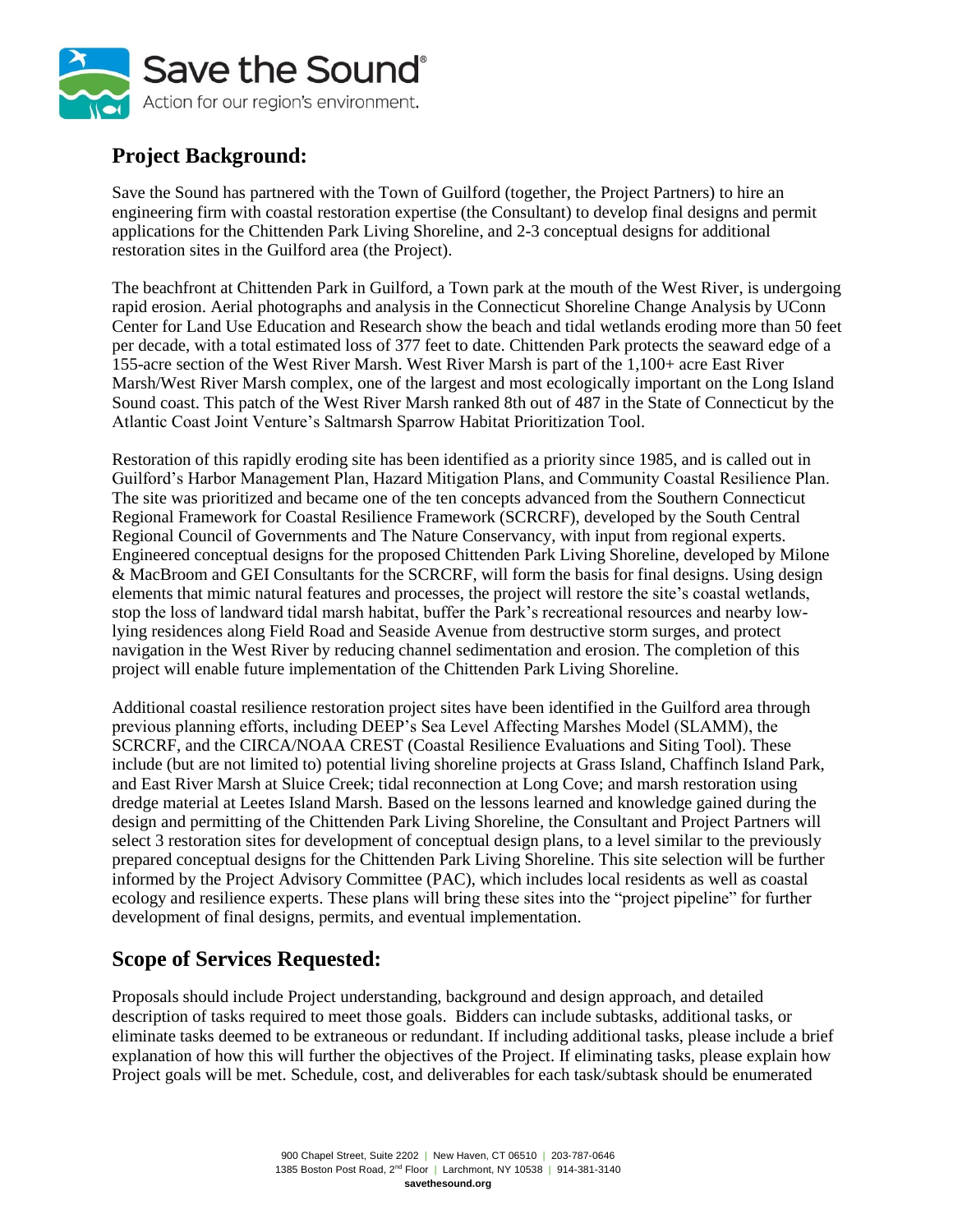

within the proposal. For conceptual designs, please provide a per conceptual design fee estimate, such that the number of additional sites selected can be modified as needed.

➔ **Please note:** modification of tasks based on bidder input and experience is welcomed.

# **Task Details:**

### **TASK 1 – Site Assessment and Studies**

1.1 Chittenden Park Living Shoreline: The Consultant will gather and synthesize existing data, and perform additional on-site and desktop studies/analyses necessary to develop Final Designs and permit applications for the Chittenden Park Living Shoreline. The existing SCRCRF conceptual design will form the basis for Final Designs. The goal of Task 1.1 is to determine historic and current physical drivers of erosion at Chittenden Park, threats to ecological and other resources, and opportunities for restoration and resilience. Additionally, using the existing conceptual designs as a starting point, the Consultant will request guidance from local, state, and federal Regulators regarding what analyses and studies will be required during future permitting reviews for the Project. The Consultant will coordinate closely with Project Partners, and will have access to input and feedback from the PAC. Meetings may include, but are not limited to, an initial kickoff and review meeting to discuss Task 1.1 findings and gather feedback.

Existing data and studies to review and incorporate into analysis (not limited to this list):

- a) Southern Connecticut Regional Framework for Coastal Resilience Framework (SCRCRF) conceptual design, alternative design, and BOD/description, developed by Milone & MacBroom and GEI Consultants for the SCRCRF, 2017
- b) Guilford Yacht Club Boat Basin 2D Modeling report by SLR, 2021
- c) UCONN/CLEAR Shoreline Change Analysis
- d) CT DEEP/CT DOT CT SLAMM 2022 Updated data set
- e) West River Tidal Wetland Mitigation report by Milone and MacBroom, 2021
- f) Local planning documents: Hazard Mitigation Plans, Harbor Management Plan, Community Coastal Resilience Plan
- g) FEMA mapping
- h) Historic aerial photos Indigenous and post-contact land use history
- i) Ecological resources (NDDB species records, on-the-ground habitat sampling)

Anticipated analysis and studies to be completed (not limited to this list):

- a) Historical aerial photo review and change analysis
- b) Indigenous and post-contact land use history narrative
- c) Ecological resources (NDDB species records inquiry and determination of need for onthe-ground habitat sampling)
- d) Wetlands (delineation, Functions/Values Assessment)
- e) Topographic and bathymetric surveys as needed for modeling and design
- f) Current site conditions (property boundaries, utilities, infrastructure)
- g) Relevance of site to communities experiencing environmental injustice narrative
- h) FEMA mapping review and potential project impact on flooding
- i) Modeling (hydrologic and hydraulic modeling including wave, wind, and tidal factors; sea-level rise analysis; and sediment transport analysis, if needed for final design)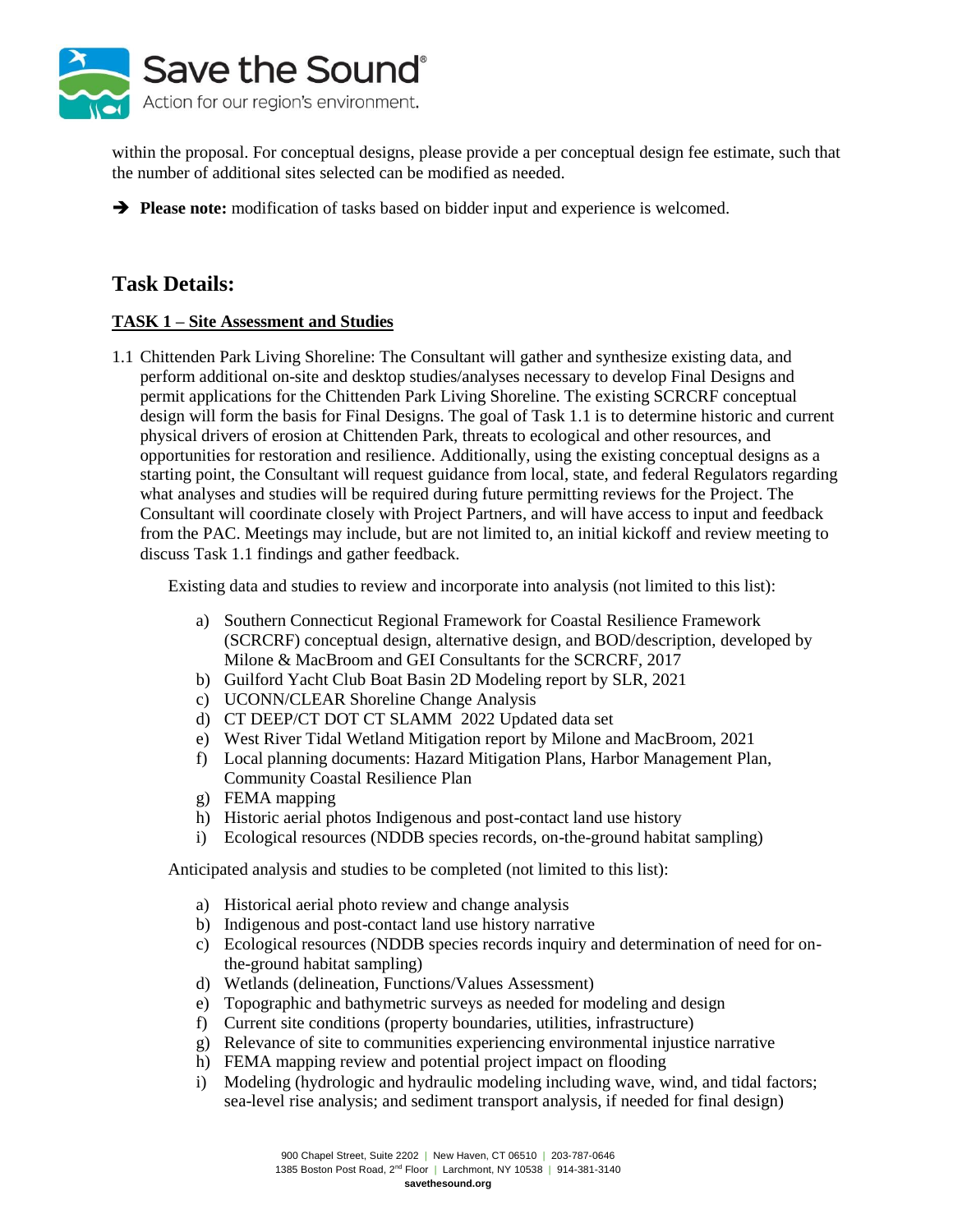

- j) Review of available chemical and grain size analysis of dredge material from Guilford Yacht Club, Guilford Marina, and other sources to assess feasibility for relocation and placement on-site for restoration
- k) Cost-benefit analysis based on the FEMA model and adjusted to value and incorporate ecosystem services benefits and marsh replacement costs, among other inputs related to nature-based resilience, as appropriate to apply for future FEMA funding
- l) Collect CT DEEP Tidal Wetlands/Structures, Dredging and Fill permit application data for nearby sites

#### Deliverables:

- a) Kickoff meeting
- b) Summary memo of findings: existing conditions, such as local tide range, resources, and drivers of change
- c) Cost-benefit analysis for the project, inclusive of ecosystem costs and benefits
- d) Base map(s) of existing conditions, including elevation of existing infrequently flooded/high marsh and target elevations for proposed created marsh that consider sea level rise
- e) Review meeting

Anticipated timeframe: Summer–Winter 2022

1.2 Additional Resilience Restoration Sites: In consultation with Project Partners, the Consultant will select 3 coastal resilience restoration sites in the Guilford area (focused in Guilford, inclusive of Branford and Madison), gather/synthesize existing data, and perform additional on-site/desktop studies and analyses necessary to develop Conceptual Designs for each of the sites. Task 1.2 will determine historic and current drivers of degradation at these additional sites, as well as threats to resources and opportunities for restoration and protection. The Consultant will coordinate closely with Project Partners, and will have access to input and feedback from the PAC. Meetings may include, but are not limited to, an initial kickoff meeting and review meeting to discuss Task 1.2 findings and gather feedback.

Existing data and studies (not limited to this list):

- a) Southern Connecticut Regional Framework for Coastal Resilience Framework (SCRCRF)
- b) Sea Level Affecting Marshes Model (SLAMM)
- c) CIRCA/NOAA CREST (Coastal Resilience Evaluations and Siting Tool)

Additional studies and analysis (not limited to this list) for 3 sites selected:

- a) Historical aerial photo review and change analysis
- b) Ecological resources (NDDB species records inquiry and determination of need for onthe-ground habitat sampling)
- c) Collect available Wetland GIS data
- d) Narrative of current site conditions (property boundaries, utilities, infrastructure)
- e) Review of FEMA mapping
- f) Utilize available topographic and bathymetric surveys
- g) Utilize existing modeling (hydrology and hydraulics including wave, wind, and tidal factors; sediment transport analysis; sea-level rise)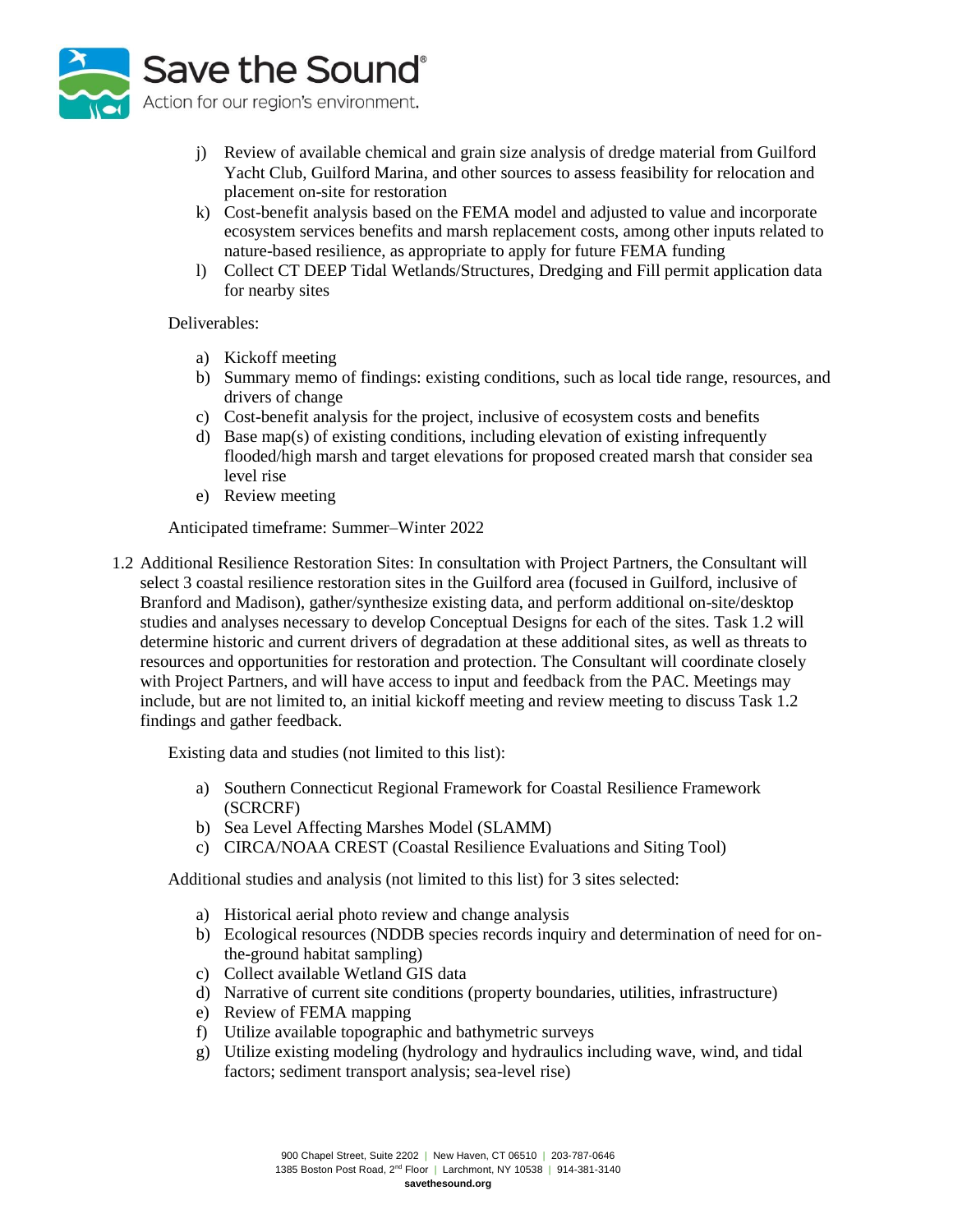

**→ Note:** it is understood that these studies and analysis will be conducted to the level necessary for concept designs.

Deliverables:

- a) Kickoff meeting
- b) Summary memo of findings: existing conditions, resources, and drivers of change
- c) Base map(s) of existing conditions
- d) Review meeting

Anticipated timeframe: Spring–Summer 2023

#### **TASK 2 –Pre-permitting Consultation and 60% Designs**

2.1 Chittenden Park Living Shoreline: The Consultant will develop 60% Designs, Basis of Design memo, Opinion of Probable Cost, and Monitoring/Adaptive Management Plan for the Chittenden Living Shoreline based on the existing conceptual design, Task 1.1 findings, Project Partner feedback, and input from the PAC. The Consultant will use these 60% Designs as a basis for pre-permitting consultation with federal, state, and local regulators/boards/commissions (many of whom are/will be represented on the PAC). Following pre-permitting consultation, the 60% Designs will be presented in a public meeting to gather feedback and proposed changes from local residents.

Based on the existing SCRCRF conceptual design, the 60% Designs are anticipated to include 2.5 acres of restored coastal wetland habitat and dunes; a stone jetty at the mouth of the West River; three onshore sills to stabilize tombolo features; two nearshore breakwaters to protect the wetland and promote accretion of sand and ongoing tidal wetland development; placement of 32,000 cubic yards of dredged sand (from West River and/or East River channel maintenance, or similar sources); and 30,000 square feet of tidal marsh and dune plantings. **However, the 60% Designs will be guided by the findings in Task 1.1.**

Deliverables:

- a) Pre-permitting consultation with federal, state, and local regulators/boards/commissions
- b) 60% Design Plans
- c) Draft Basis of Design memo
- d) Draft Opinion of Probable Cost for construction
- e) Draft Monitoring/Adaptive Management Plan
- f) Review meeting with Project Partners and the PAC
- g) Public meeting to solicit input and gather feedback
- h) Feasibility assessment including list of key proposed project unknowns and 'challenges'

Anticipated timeframe: Winter–Spring 2023

2.2 Additional Resilience Restoration Sites: The Consultant will develop Draft Conceptual Designs for 3 additional coastal resilience sites based on Task 1.2 findings, Project Partner feedback, and PAC input. The Consultant will use these Draft Conceptual Designs as a basis for pre-permitting consultation with federal, state, and local regulators/boards/commissions. The Draft Conceptual Designs will be presented in a public meeting to gather feedback.

Deliverables:

a) Draft Conceptual Design Plans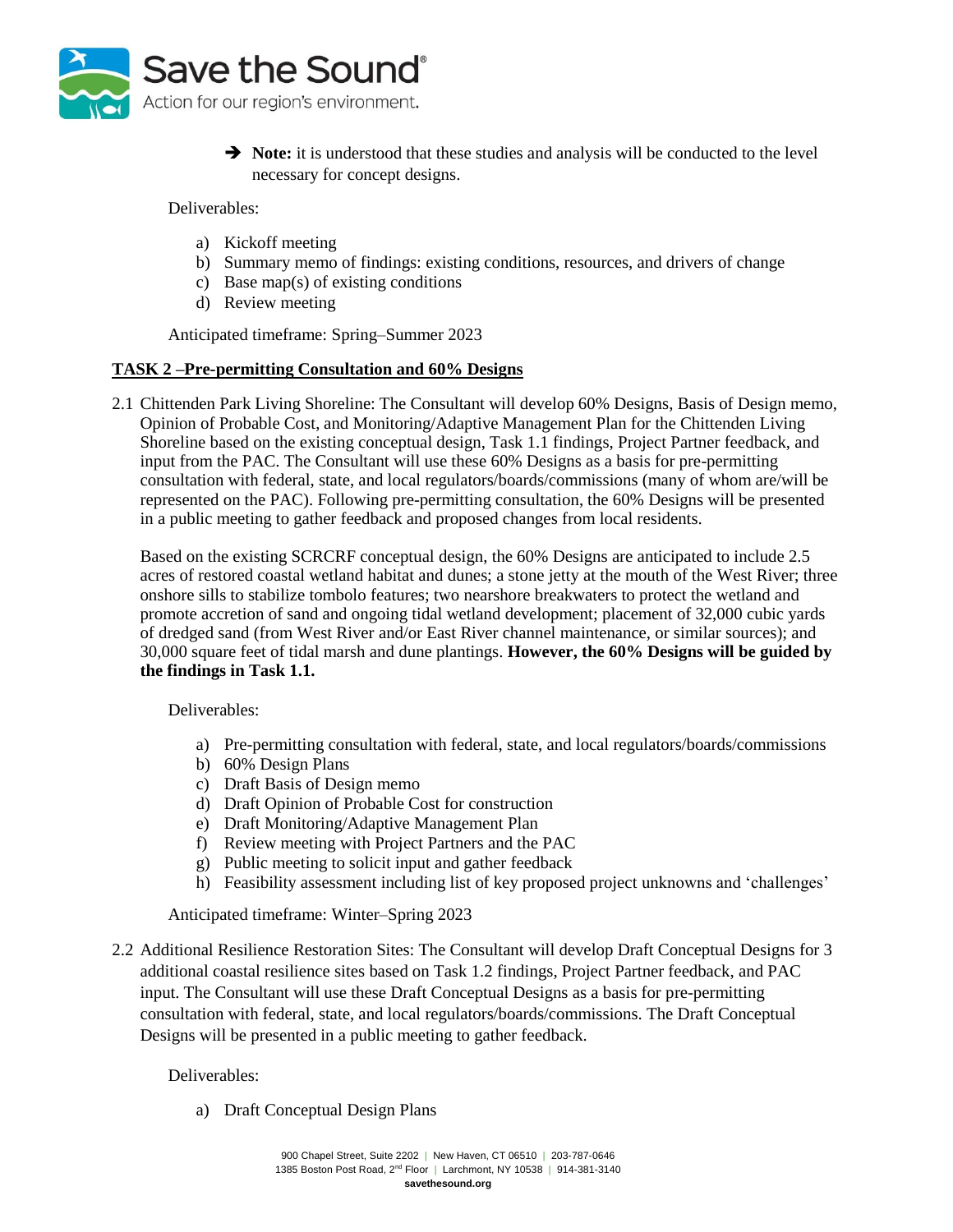

- b) Draft Basis of Design (BOD) memo
- c) Pre-permitting consultation with federal, state, and local regulators/boards/commissions
- d) Opinion of Probable Cost for construction
- e) Review meeting with Project Partners
- f) Presentation meeting to the public

Anticipated timeframe: Spring–Summer 2023

### **TASK 3 – Final Design Development**

3.1 Chittenden Park Living Shoreline: The Consultant will develop Final Designs, Final Basis of Design memo, Final Opinion of Probable Cost, and Final Monitoring/Adaptive Management Plan for the Chittenden Living Shoreline based on the feedback and input received in Task 2.2 from Project Partners, regulators (and boards and commissions), and the public. The Consultant will present Final Designs in a public meeting.

Deliverables:

- a) Final (95%) Design Plans
- b) Construction Specifications
- c) Final Basis of Design (BOD) memo
- d) Final Opinion of Probable Cost for construction
- e) Final Monitoring/Adaptive Management Plan
- f) Presentation meeting to the public

Anticipated timeframe: Summer 2023

3.2 Additional Resilience Restoration Sites: The Consultant will develop Final Conceptual Designs, Final Basis of Design memo, Final Opinion of Probable Cost, and Final Monitoring/Adaptive Management Plan for 2-3 additional sites based on the feedback and input received in Task 2.2 from Project Partners, PAC, regulators (and boards and commissions), and the public. The Consultant will present Final Conceptual Designs in a public meeting.

Deliverables:

- a) Final Conceptual Design Plans
- b) Final Basis of Design memo\* (including list of key proposed project unknowns/challenges/required additional data collection required to advance future design)
- c) Final Opinion of Probable Cost for construction\*
- d) Final Monitoring/Adaptive Management Plan\*
- e) Presentation meeting to the public
	- **→ \*Note:** it is understood that these studies and analysis will be conducted to the level necessary for concept designs.

Anticipated timeframe: Spring–Summer 2023

### **TASK 4 – Permitting:**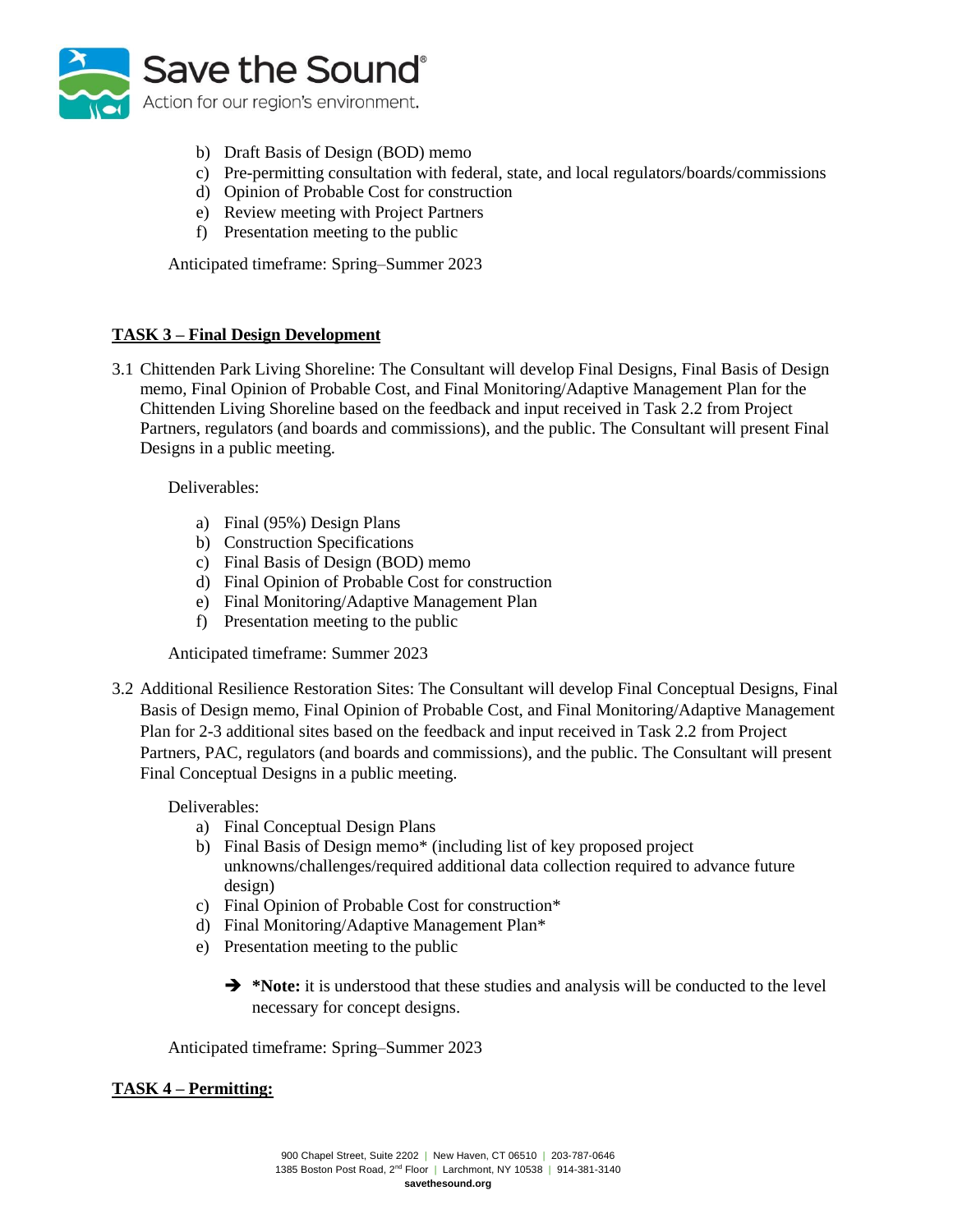

A. Chittenden Park Living Shoreline: The Consultant will secure permits for the project, including the preparation of permit applications for all necessary federal, state, and local permits which are required for construction of the Chittenden Park Living Shoreline project, coordination with regulatory agencies, response to regulatory comments, and changes to the engineering plans and specifications as needed to bring them to 100% completion.

Deliverables (anticipated, to be confirmed by the Consultant and regulatory agencies):

- 1. Connecticut General Permit or Individual Permit (US Army Corps of Engineers),
- 2. Certificate of Permission or Individual Permit (CT Department of Energy & Environmental Protection),
- 3. Coordination with Town of Guilford Planning and Zoning Commission Coastal Area Management Application, Guilford Parks and Recreation Commission, Shellfish Commission, and Harbor Commission

Anticipated timeframe for permit application submittal: Fall 2023 Anticipated timeframe for permit review and response to Regulator questions: 2024

## **Submittal Requirements:**

Please provide discrete costs, a list of deliverables, and a proposed timeline and schedule for completing each of the individual tasks.

➔ **Please note:** modification of tasks based on bidder input and experience is welcomed.

In addition to the technical engineering design proposal, Bidders should provide the following background information on their firm and specific experience relevant to this project:

- Bidders should briefly list current and previous design experience with living shorelines and other coastal restoration projects (maximum one page for list) and provide three examples of projects similar to the proposed project (maximum one page per project). Provide references for these three projects that include a contact name and phone number.
- Bidders should provide evidence of their authority and qualification to do business in Connecticut, or Bidder shall ensure in writing that they plan to obtain such authority and qualification prior to award of the Contract. Bidder should provide their state contractor and certified engineer license numbers, as applicable.
- Bidders should also provide a list of key personnel that will be working on the project, including a duty statement and brief resume of each key person, by name and title, with experience in pertinent fields (up to five people, one page per person).
- If subcontractors may be used, include a description of those persons or firms, their roles in the project, and their qualifications to do the anticipated work. The Bidder assumes responsibility for all work contracted or subcontracted from this Bid.

A mandatory on-site bidders meeting shall be held at 2PM on June 22, 2022, at Chittenden Park, 127 Seaside Ave, Guilford, CT 06437. Contact Alex Krofta at akrofta@savethesound.org for meeting details.

Proposals shall be submitted electronically to Save the Sound on or before July 22, 2022 by 5PM via email attachment or shared folder. Please coordinate with Alex Krofta in advance regarding the submittal.